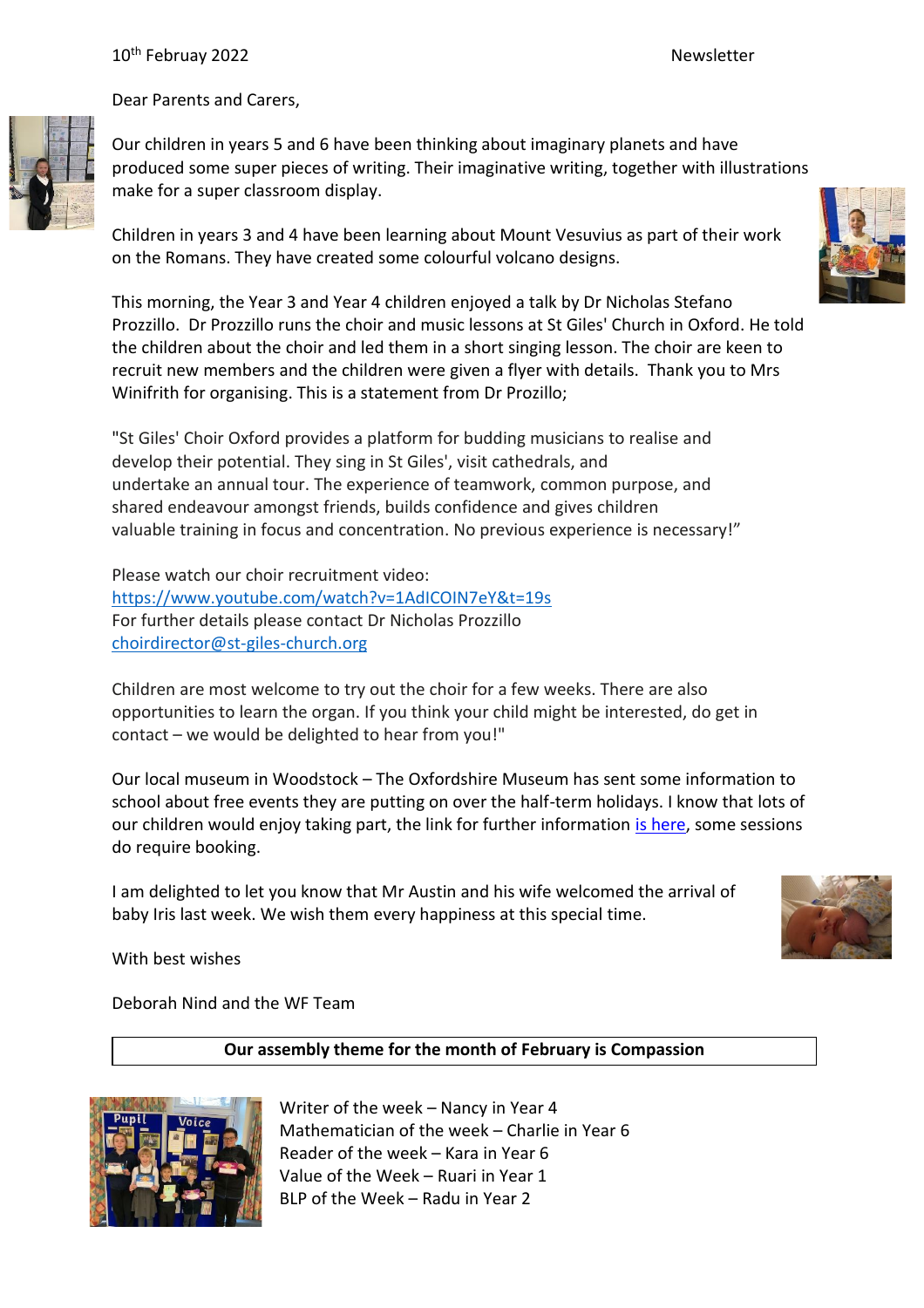# **Celebration of achievements**

This week Orla in Year 6 has been awarded her Bronze merit arrows. Archie in Year 5 & Cherry in Year 6 have been awarded their silver merit arrows. Well done to them for successfully completing a range of activities to a high standard to be awarded their arrow badge.

Congratulations to the following children who have reached their 150 nights of reading at home: Tilly in Nightingales. Alfie, Emran & Eva in Swallows. Martha in Kestrels. Nate in Owls. Aashir & Dora in Eagles. Emily, Jemima & Charlotte in Sky Larks. Congratulations to the following children who have reached their 125 nights of reading at home: Simon & Osian in Nightingales. Laura in Swallows. Serenity in Owls. Corey & Luka in Red Kites. Claudia in Eagles. Maggie in Sky Larks. Congratulations to the following children who have reached their 100 nights of reading at home: Nikodem in Nightingales. Sofia in Swallows. Georgia in Kestrels. Ellie-Mae & Kara in Eagles. Congratulations to the following children who have reached their 75 nights of reading at home: Aiden & Gracie in Swallows. Alissa & Jude in Red Kites. Congratulations to the following children who have reached their 50 nights of reading at home: Lily-Rose in Eagles. Ben in Sky Larks. Congratulations to the following children who have reached their 25 nights of reading at home: Zac S in Sky Larks.

#### **Attendance**

School starts at 8:45am, can you please make sure your child is in class by 8:45am. **EVERY SCHOOL DAY COUNTS!**

There are only 190 statutory school days in one year and 175 days (weekends and school holidays) available to use for holidays. Parents should avoid taking their children out of school during term time in order to go on holiday.

| <b>Class</b>      | Attendance for 31.01.22 - 04.02.22 |
|-------------------|------------------------------------|
| Eagles            | 83.06%                             |
| Kestrel           | 82.55%                             |
| Kingfishers       | 99.14%                             |
| Nightingales      | 89.62%                             |
| Owls              | 78.67%                             |
| Peregrine Falcons | 59.17%                             |
| <b>Red Kites</b>  | 72.26%                             |
| Robins            | 86.32%                             |
| Sky Larks         | 60.32%                             |
| <b>Swallows</b>   | 95.51%                             |
| Wrens             | 84.71%                             |
| Total             | 80.78%                             |

# **Breakfast Club**

Breakfast club runs every day from 07:30 – 08:45 in the Howard Hillsdon building (old playgroup). The children enjoy a range of breakfast cereals, fruit juices, yoghurts and toast, followed by the opportunity to play indoor games. The cost is £5.00 per child. If you would like your children to take part in breakfast club, **please see the staff in the office to book prior to attendance.**

# **News from the PTA**

The first PTA Uniform Exchange and Sale is happening at afternoon pick up tomorrow, Friday 11th February. All clothes have been washed, ironed and cleaned. It is a donation and/or exchange system. Recommended donation of 50p. Donations of clothing and shoes also accepted at the sale.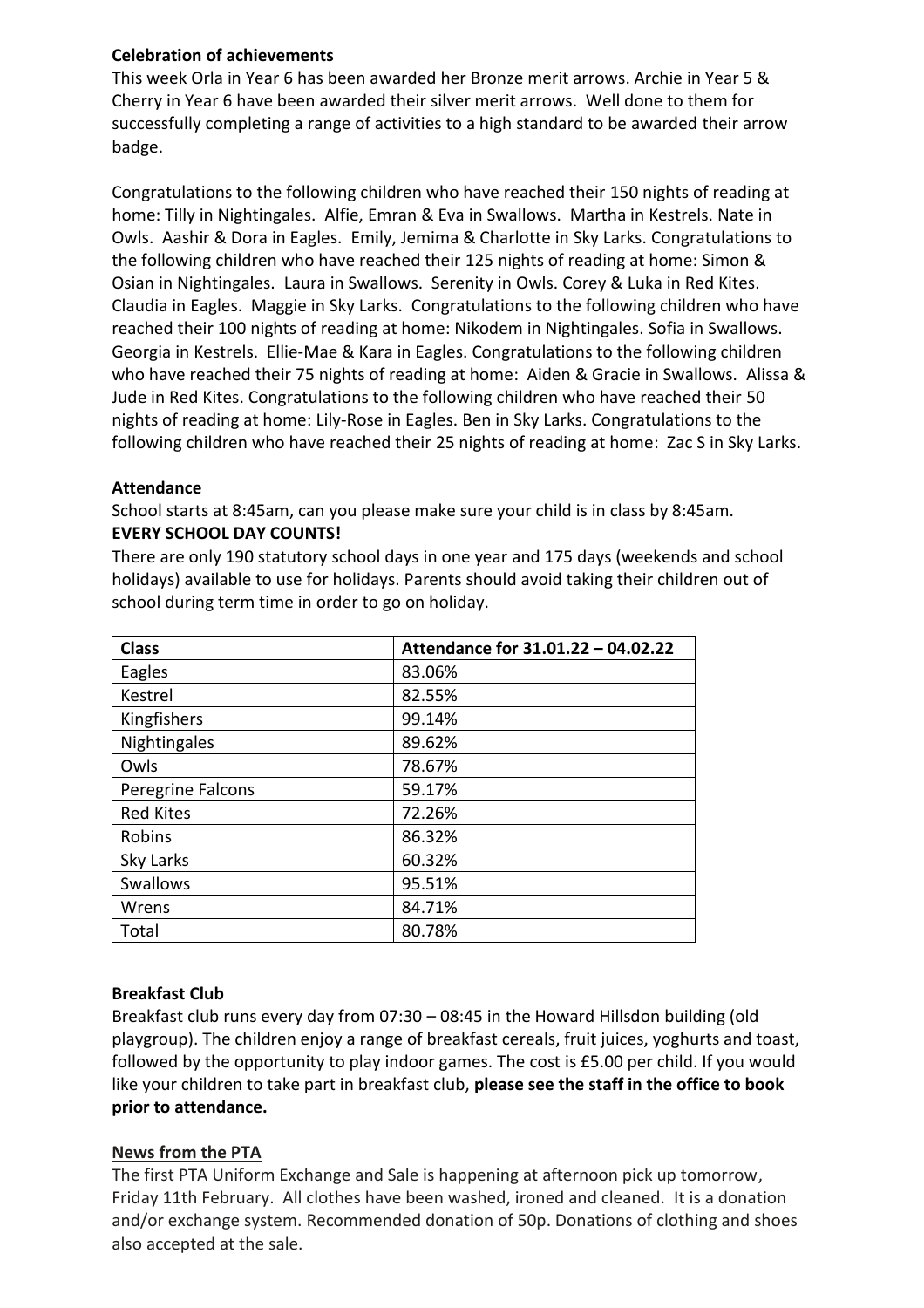We had our second lottery draw and winner on Saturday. A cash prize of £20 for one lucky William Fletcher player. They very kindly donated their winnings to the PTA. Thank you so much! You can sign up at any point, for as long you'd like, £1 a ticket. To support the school please visit [yourschoollottery.co.uk](http://yourschoollottery.co.uk/) and search for William Fletcher.

This lottery is open to anyone wanting to support and fundraise for William Fletcher carers, parents, grandparents, family friends.

## **Calling all budding violin and cello players!**

County Music Service Teacher Mrs. Beaumont who comes into school has space to set up a new group for beginners on violin and / or cello. Lessons taught in small groups of 2-4 students for 20 minutes. Lesson will run at the end of school afternoon on a Wednesday afternoon finishing just after end of school day at 3.05. Students will be escorted buy the teacher for pick up at Reception for pick up. Charges apply, instruments can be hired if necessary. Suitable for both those in years 3 or 4 who have had whole class learning or new beginners. All welcome! For further info email:

[Victoria.beaumont@oxfordshire.gov.uk](mailto:Victoria.beaumont@oxfordshire.gov.uk)

To sign up / register interest go to: [www.oxfordshire.gov.uk/musicinterest](http://www.oxfordshire.gov.uk/musicinterest)

## **Step 2 Dance Lessons**

A local dance company Step 2 that comes into school has lots of lessons for all range of ages. Please see website below for further details: [Step 2 Dance Oxford Homepage](https://www.step2dance.co.uk/home) — STEP 2 DANCE

## **Yarnton Youth Netball**

Open to boys and girls in years 3, 4, 5 & 6 from William Fletcher School. Training is on Wednesdays at the school, after school until 4pm. Places are limited, and if you are interested in your child taking part please email [yarntonyouthnetball@gmail.com](mailto:yarntonyouthnetball@gmail.com) for more details. This year we will be asking all youngsters involved to become members of England Netball for a small one-off fee, so that we can run the session as part of Yarnton Netball Club.

# **Forthcoming Dates**

| February 2022     |                                                  |
|-------------------|--------------------------------------------------|
| 11.02.2022        | Learning Cards go home                           |
| 14.02.2022        | Learning Cards returned                          |
| 18.02.2022        | Term 3 ends                                      |
| 28.02.2022        | Term 4 starts                                    |
| 28.02.2022        | West Oxfordshire Hockey tournament               |
| <b>March 2022</b> |                                                  |
| 01.03.2022        | Year 5 & 6 Visit to The Story Museum             |
| 07.03.2022        | <b>Parent Teacher Meeting</b>                    |
| 08.03.2022        | <b>Parent Teacher Meeting</b>                    |
| 15.03.2022        | NCMP Height and Weight for Foundation and Year 6 |
|                   |                                                  |

24.03.2022 Key Stage 2 Parliament Trip

# **William Fletcher School Term Dates 2021/2022 Term 3**

Wednesday 5<sup>th</sup> January to Friday 18<sup>th</sup> February Tuesday 4th January INSET

# **Term 4**